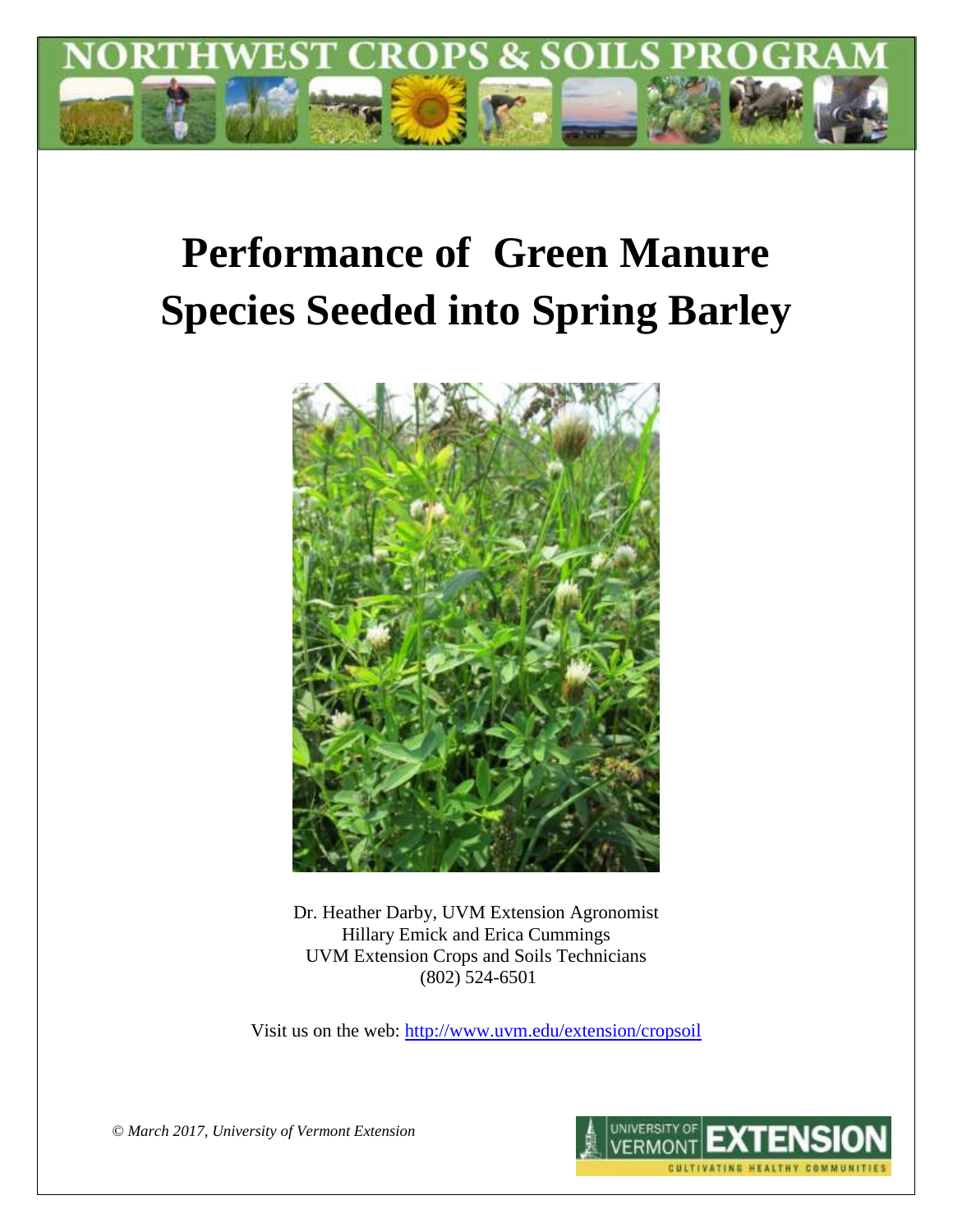### **PERFORMANCE OF GREEN MANURE SPECIES SEEDED INTO SPRING BARLEY**

Dr. Heather Darby, University of Vermont Extension [Heather.Darby\[at\]uvm.edu](mailto:Heather.Darby@uvm.edu)

With the revival of the small grains industry in the Northeast and the strength of the locavore movement, craft breweries and distilleries have expressed an interest in sourcing local barley for malting. Many farmers are also interested in barley as a concentrated, high-energy feed source for livestock. Depending on the variety, barley can be planted in either the spring or fall, and both two- and six-row barley can be used for malting and livestock feed.

Producers have expressed interest in the best agronomic practices for cultivating spring barley and the use of interseeded cover crops (also known as green manures or living mulches) to increase barley yields and quality. Cover crops grown as living mulches grow with field or row crops to reduce weed pressure, prevent soil erosion, maintain and/or improve soil nutrients, improve soil aggregation, prevent nutrient loss from runoff, and increase water retention. Leguminous living mulches can fix nitrogen and may improve yields and/or quality by adding  $NO<sub>3</sub>$  to soil. Varietal selection is very important as living mulches can compete with the main crop. Varieties selected should be shorter than the main crop and shade tolerant. Green manures are typically grown as part of a crop rotation and are plowed under to add nutrients and organic matter to the soil before the main crop is planted.

In this trial, our goals were to evaluate the value of eighteen cover crop treatments both as a living mulch when nterseeded with spring barley, and also their potential as a green manure when their residues are tilled into the soil before planting the next crop in the rotation.

# **MATERIALS AND METHODS**

A field experiment was established at the Borderview Research Farm located in Alburgh, VT on 21-Apr to investigate the ability for green manures to establish in spring barley (variety 'Newdale'). The experimental design was a randomized complete block with four replicates. The plot size was 5'x 20'. The seedbed was prepared by conventional tillage methods (Table 1). The previous crop planted at the site was corn. Prior to planting, the trial area was plowed, disked, and spike tooth harrowed to prepare for planting. The plots were seeded with the Great Plains Cone Seeder on 21-Apr at 125 lbs ac<sup>-1</sup>. Green manures were broadcast planted by hand on 21-Apr after barley was sown. Seeding rates varied by treatment and are included in Table 2.

Several measurements were taken throughout the growing season. Barley populations were determined by taking three one-foot counts per plot on 17-May. Green manure populations were determined by counting populations in two  $0.25$  m<sup>2</sup> quadrats per plot on 6-Jun. Barley and green manure heights were recorded on 21-Jul, as well as lodging in the barley plot as assessed by a visual estimate. On 14-Nov, weed biomass and green manure biomass were measured by collecting all biomass in a  $0.25$  m<sup>2</sup> quadrat per plot. Green manures and weeds were separated and dried.

Barley plots were harvested in Alburgh, VT on 3-Aug and 5-Aug using an Almaco SPC50 small plot combine. Following harvest, grain moisture, test weight, and yield were measured.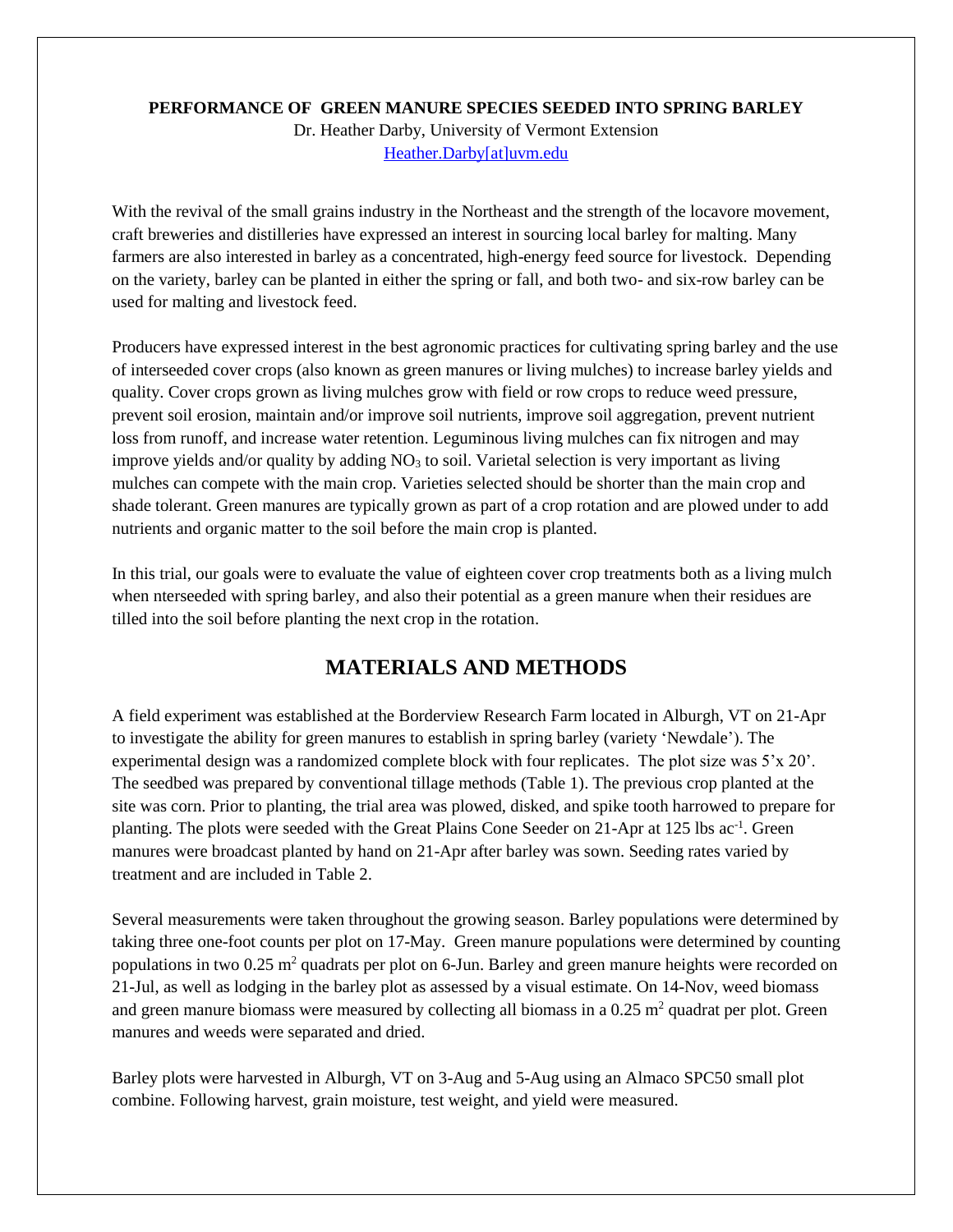| <b>Trial Information</b>      | <b>Borderview Research Farm</b>              |  |  |  |  |
|-------------------------------|----------------------------------------------|--|--|--|--|
|                               | Alburgh, VT                                  |  |  |  |  |
| Soil type                     | Benson rocky silt loam                       |  |  |  |  |
| Previous crop                 | Corn                                         |  |  |  |  |
| <b>Row spacing (inch)</b>     | 7                                            |  |  |  |  |
| Seeding rate (lbs $ac^{-1}$ ) | 125                                          |  |  |  |  |
| <b>Replicates</b>             | 4                                            |  |  |  |  |
| <b>Varieties</b>              | Newdale                                      |  |  |  |  |
| <b>Planting date</b>          | $21-Apr$                                     |  |  |  |  |
| Plot size (ft)                | $5' \times 20'$                              |  |  |  |  |
| <b>Tillage types</b>          | Fall plow, spring disk, & spike tooth harrow |  |  |  |  |
| <b>Green manure planting</b>  | Hand sown 21-Apr                             |  |  |  |  |
| <b>Harvest dates</b>          | 3-Aug and 5-Aug                              |  |  |  |  |

**Table 1. Agronomic information for spring barley green manure trial, Alburgh, VT, 2016.**

| Table 2. Green manure treatments and seeding rates. |  |  |  |  |
|-----------------------------------------------------|--|--|--|--|
|-----------------------------------------------------|--|--|--|--|

| <b>Green manure</b>                                                          | <b>Seeding rate</b><br>$\ln$ s ac <sup>-1</sup> |
|------------------------------------------------------------------------------|-------------------------------------------------|
| <b>Alsike Clover</b>                                                         | 10                                              |
| <b>Berseem Clover</b>                                                        | 15                                              |
| <b>Crimson Clover</b>                                                        | 15                                              |
| Dutch White Clover                                                           | 10                                              |
| <b>Ladino Clover</b>                                                         | 8                                               |
| <b>Mammoth Clover</b>                                                        | 10                                              |
| Medium Red Clover                                                            | 10                                              |
| <b>New Zealand Clover</b>                                                    | 10                                              |
| Subterranean Clover                                                          | 20                                              |
| Italian Ryegrass                                                             | 25                                              |
| <b>Perennial Ryegrass</b>                                                    | 20                                              |
| Control                                                                      | $\Omega$                                        |
| Chickling Vetch 40 lbs<br>Oats 40 lbs                                        | 80                                              |
| Crimson Clover 12 lbs<br>Italian Ryegrass 8 lbs                              | 20                                              |
| Ladino Clover 5 lbs<br>Perennial Ryegrass 8 lbs                              | 13                                              |
| Medium Red Clover 10 lbs<br>Perennial Ryegrass 8 lbs                         | 18                                              |
| Medium Red Clover 10 lbs<br>Timothy Clover 8 lbs                             | 18                                              |
| Medium Red Clover 8 lbs<br>Alsike Clover 4 lbs<br><b>Timothy Grass 8 lbs</b> | 20                                              |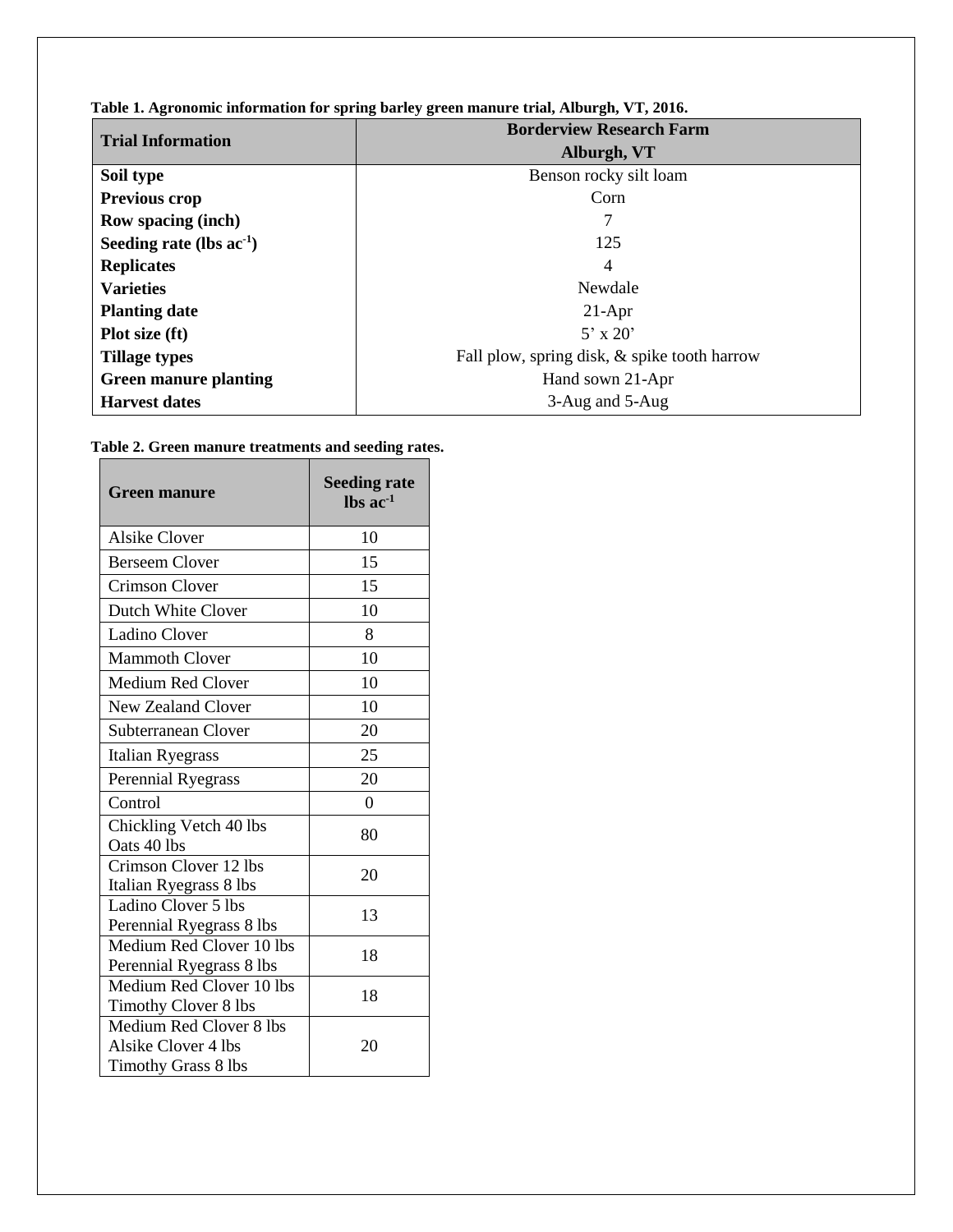All data was analyzed using a mixed model analysis where replicates were considered random effects. The LSD procedure was used to separate cultivar means when the F-test was significant  $(P< 0.10)$ . Variations in yield and quality can occur because of variations in genetics, soil, weather, and other growing conditions. Statistical analysis makes it possible to determine whether a difference among varieties is real or whether it might have occurred due to other variations in the field. At the bottom of each table a LSD value is presented for each variable (e.g. yield). Least Significant Differences at the 10% level of probability are shown. Where the difference between two varieties within a column is equal to or greater than the LSD value at the bottom of the column, you can be sure in 9 out of 10 chances that

there is a real difference between the two varieties. In the following example, variety A is significantly different from variety C, but not from variety B. The difference between A and B is equal to 725, which is less than the LSD value of 889. This means that these varieties did not differ in yield. The difference between A and C is equal to 1454, which is greater than the LSD value of 889. This means that the yields of these varieties were significantly different from one another. The asterisk indicates that variety B was not significantly lower than the top yielding variety.

| <b>Variety</b> | Yield |  |  |  |
|----------------|-------|--|--|--|
| A              | 3161  |  |  |  |
| B              | 3886* |  |  |  |
| C              | 4615* |  |  |  |
| LSD            | 889   |  |  |  |

## **RESULTS**

Weather data was collected with an onsite Davis Instruments Vantage Pro2 weather station equipped with a WeatherLink data logger at Borderview Research Farm in Alburgh, VT. Temperature, precipitation, and accumulation of Growing Degree Days (GDDs) are consolidated for the 2016 growing season (Table 3). Historical weather data are from 1981-2010 at cooperative observation stations in Burlington, VT, approximately 45 miles from Alburgh, VT.

The growing season this year was marked by lower than normal temperatures in April and temperatures close to the thirty year normal for May, June, and July. There was significantly lower than normal rainfall throughout the growing season, particularly in May and July. Through the barley growing season, there was 5.34 inches of precipitation less than normal. From April through July, there was an accumulation of 3312 Growing Degree Days (GDDs) in Alburgh, which is 41 GDDs less than the 30 year average.

| Those of Temperature with precipitation building $\frac{1}{2}$ for Thomas $\frac{1}{2}$ is $\frac{1}{2}$ |         |         |         |         |  |
|----------------------------------------------------------------------------------------------------------|---------|---------|---------|---------|--|
| Alburgh, VT                                                                                              | April   | May     | June    | July    |  |
| Average temperature $(^{\circ}F)$                                                                        | 39.8    | 58.1    | 65.8    | 70.7    |  |
| Departure from normal                                                                                    | $-4.90$ | 1.80    | 0.00    | 0.10    |  |
|                                                                                                          |         |         |         |         |  |
| Precipitation (inches)                                                                                   | 2.60    | 1.50    | 2.80    | 1.80    |  |
| Departure from normal                                                                                    | $-0.26$ | $-1.92$ | $-0.88$ | $-2.37$ |  |
|                                                                                                          |         |         |         |         |  |
| Growing Degree Days (base 32°F)                                                                          | 291     | 803     | 1017    | 1201    |  |
| Departure from normal                                                                                    | -98     | 50      | 3       | 4       |  |

| Table 3. Temperature and precipitation summary for Alburgh, VT, 2016. |  |  |  |
|-----------------------------------------------------------------------|--|--|--|
|-----------------------------------------------------------------------|--|--|--|

Based on weather data from a Davis Instruments Vantage Pro2 with WeatherLink data logger. Historical averages are for 30 years of NOAA data (1981-2010) from Burlington, VT.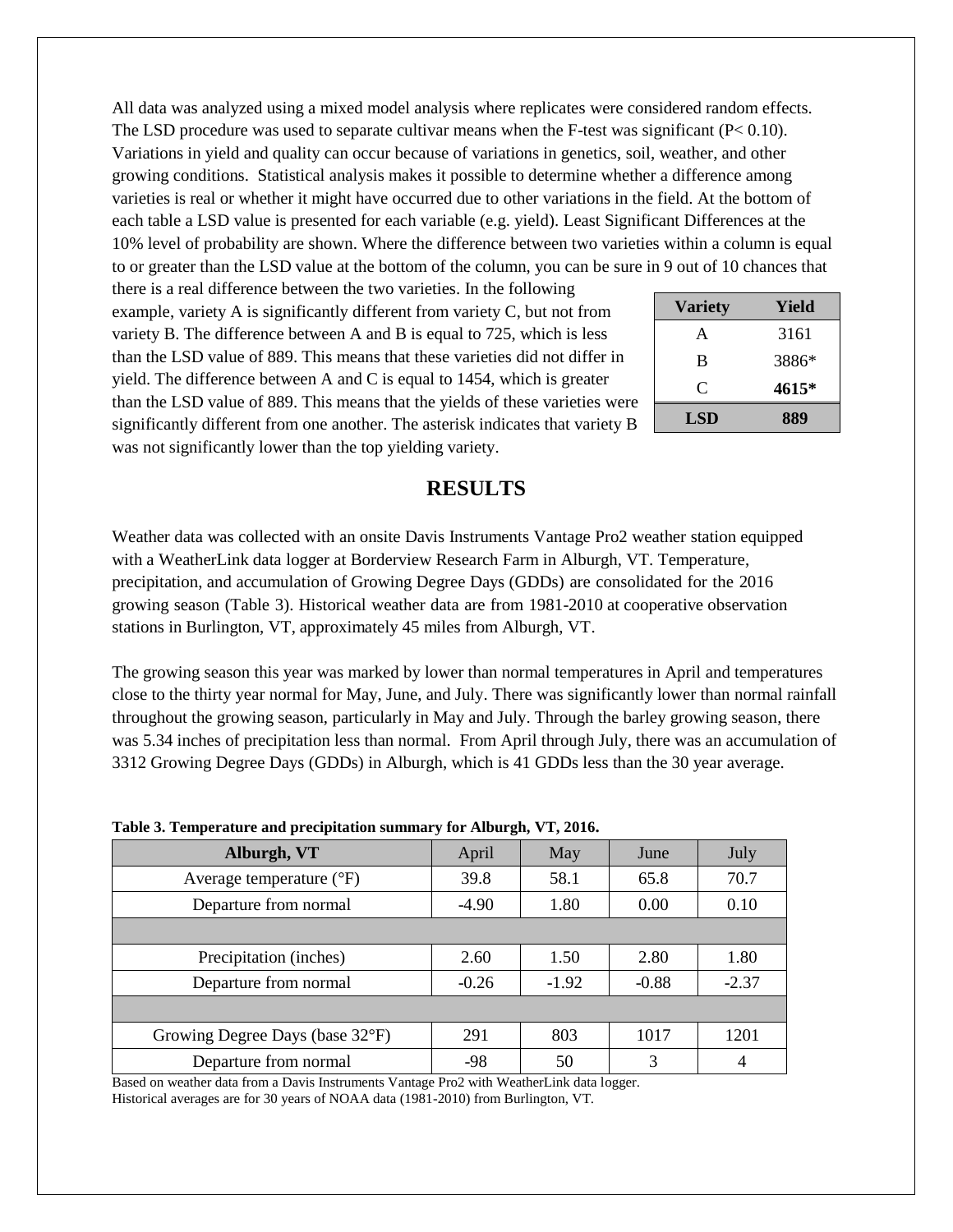#### *Green Manure Impacts*

Barley populations varied significantly by treatment (Table 4). Barley with the New Zealand clover green manure had the highest populations with 298 plants per square meter. This was statistically similar to barley populations with Dutch white clover, ladino clover, mammoth clover, subterranean clover, Italian ryegrass, chickling vetch and oats, medium red clover/alsike clover/timothy grass, and medium red clover/perennial ryegrass green manures, as well as the control barley with no green manure.

Barley height also varied significantly by treatment (Table 4). The tallest treatment (at 67 cm) was the barley planted with the crimson clover green manure. This was statistically similar to the barley planted with alsike clover, berseem clover, Dutch white clover, ladino clover, mammoth clover, subterranean clover, medium red clover/alsike clover/timothy grass, medium red clover/perennial ryegrass, medium red clover/timothy grass, and the control barley with no green manure. Most plots evidenced no lodging. The mammoth clover green manure was the only treatment that was statistically different than the other treatments, with 15% of the barley lodged. However, lodging was observed in only one of the four replicate plots for mammoth clover and was probably unrelated to the green manure treatment.

Green manure populations and heights also varied significantly by treatment, as expected for crops with different growth habits and seeding rates.

|                                                   |                       | <b>Barley</b> |                    | <b>Green manure</b> |        |
|---------------------------------------------------|-----------------------|---------------|--------------------|---------------------|--------|
| <b>Treatment</b>                                  | Population            | Height        | Lodging            | Population          | Height |
|                                                   | plants m <sup>2</sup> | cm            | $\%$               | plants $m2$         | cm     |
| <b>Alsike Clover</b>                              | 208                   | $64*$         | $\boldsymbol{0}^*$ | 17                  | 6      |
| <b>Berseem Clover</b>                             | 222                   | $65^*$        | $0^*$              | $74*$               | 21     |
| <b>Crimson Clover</b>                             | 222                   | $67*$         | $\boldsymbol{0}^*$ | $53*$               | 38     |
| Dutch White Clover                                | $237*$                | $63*$         | $5^*$              | 52                  | 10     |
| Ladino Clover                                     | $231*$                | $62*$         | $\boldsymbol{0}^*$ | 29                  | 8      |
| <b>Mammoth Clover</b>                             | $287*$                | 66*           | 15                 | 43                  | 11     |
| <b>Medium Red Clover</b>                          | 224                   | 60            | $0^*$              | $60^*$              | 13     |
| <b>New Zealand Clover</b>                         | $298*$                | 60            | $\boldsymbol{0}^*$ | 18                  | 6      |
| Subterranean Clover                               | 239*                  | $64*$         | $5^*$              | 29                  | 8      |
| <b>Italian Ryegrass</b>                           | $235*$                | 59            | $\boldsymbol{0}^*$ | $71*$               | 26     |
| <b>Perennial Ryegrass</b>                         | 217                   | 62            | $\boldsymbol{0}^*$ | 43                  | 17     |
| Control                                           | $287*$                | $66*$         | $0^*$              |                     |        |
| Chickling Vetch/Oats                              | $287*$                | 61            | $\boldsymbol{0}^*$ | $\overline{7}$      | $76*$  |
| Crimson Clover/ Italian<br>Ryegrass               | $296*$                | 62            | $0^*$              | $55^*$              | 32     |
| Ladino Clover/ Perennial<br>Ryegrass              | 205                   | 60            | $\boldsymbol{0}^*$ | $60*$               | 14     |
| Medium Red Clover/ Alsike<br>Clover/Timothy Grass | $267*$                | $62*$         | $0^*$              | $55*$               | 14     |
| Medium Red Clover/<br><b>Perennial Ryegrass</b>   | $296*$                | $64*$         | $0^*$              | $64*$               | 15     |
| Medium Red Clover/<br><b>Timothy Grass</b>        | 203                   | $62^*$        | $\boldsymbol{0}^*$ | $65^*$              | 14     |
| LSD(0.10)                                         | 68                    | 5             | 9                  | 21                  | 5      |
| <b>Trial Mean</b>                                 | 248                   | 63            | 1.4                | 44                  | 19     |

**Table 4. Impact of green manure on barley and cover crop growth.**

\*Treatments with an asterisk are not significantly different than the top performer in **bold**.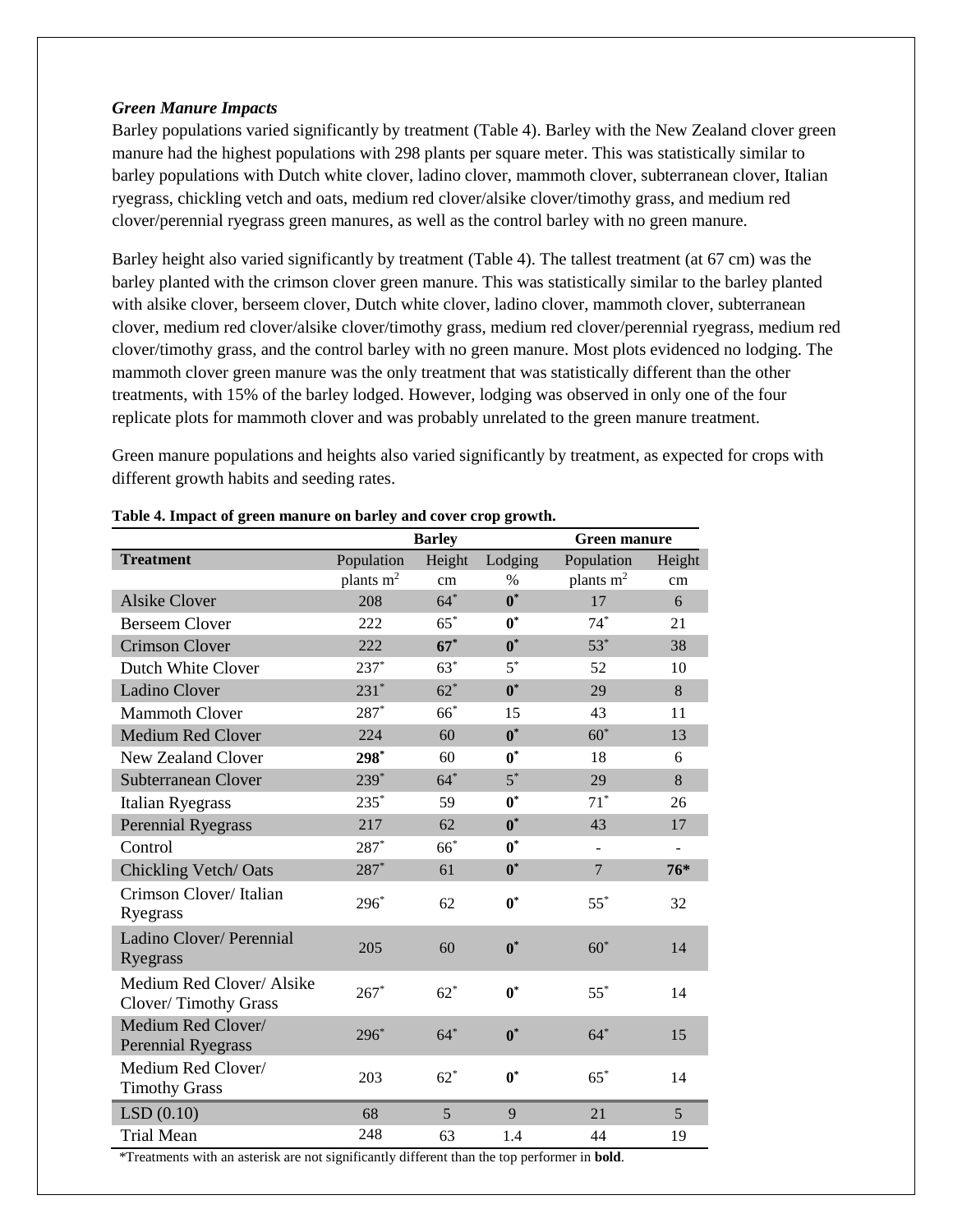Dry conditions through the growing season led to very low moisture at harvest for all treatments (Table 5). The only treatment that was significantly different than the rest in terms of harvest moisture was the chickling vetch/oats treatment, which had the highest moisture content at 9.7%. All treatments also had low test weights. The highest test weight was 41.9 lbs bu<sup>-1</sup> for the barley with the crimson clover cover crop. This was statistically similar to the berseem clover, mammoth clover, medium red clover, subterranean clover, Italian ryegrass, ladino clover/perennial ryegrass, medium red clover/alsike clover/timothy grass, and medium red clover/perennial ryegrass treatments, and also the control barley with no green manure.

The highest yielding treatment was the medium red clover/perennial ryegrass treatment which produced 3677 lbs ac-1 (Table 5). This was statistically similar to the control and all other treatments except the Subterranean clover treatment, which had the lowest yield at 2731 lbs ac<sup>-1</sup>.

After barley harvest, the amount of weed biomass and the amount of green manure left in field were assessed (Table 5). The highest green manure biomass was the medium red clover at  $1407$  lbs ac<sup>-1</sup> on a dry matter basis. This was statistically similar to Italian ryegrass (994 lbs ac<sup>-1</sup>) medium red clover/alsike clover/timothy grass (1352 lbs ac<sup>-1</sup>) and medium red clover/perennial ryegrass (985 lbs ac<sup>-1</sup>). Several treatments did not have any measurable green manure biomass after the barley harvest, including the berseem clover, subterranean, clover and chickling vetch/oat.

The chickling vetch/oats treatment had excellent weed suppression, with no weeds observed in the postharvest assessment. This was statistically similar to the control treatment (which also had no weed biomass); berseem clover with only 8 lbs of weeds per acre on a dry matter basis; medium red clover and Italian ryegrass, which both had less than 100 lbs of weeds per acre on a dry matter basis; and ladino clover/perennial ryegrass, medium red clover/alsike clover/timothy grass, and medium red clover/perennial ryegrass, which all had 300 lbs or less of weeds per acre on a dry matter basis.

| <b>Treatment</b>                    | Yield @<br>13.5%<br>moisture | <b>Harvest</b><br>moisture | <b>Test</b><br>weight  | Green<br>manure<br><b>biomass</b> | Weed<br>biomass        |
|-------------------------------------|------------------------------|----------------------------|------------------------|-----------------------------------|------------------------|
|                                     | $lbs$ ac <sup>-1</sup>       | $\%$                       | $lbs$ bu <sup>-1</sup> | $lbs$ ac <sup>-1</sup>            | $lbs$ ac <sup>-1</sup> |
| Alsike clover                       | 3104*                        | 8.1                        | 37.1                   | 200                               | 1355                   |
| Berseem clover                      | 3463*                        | 8.1                        | $39.9*$                | $\Omega$                          | $8^*$                  |
| Crimson clover                      | 3427*                        | 8.5                        | $41.9*$                | 181                               | 1248                   |
| Dutch White clover                  | 3170*                        | 8.2                        | 37.3                   | 300                               | 689                    |
| Ladino clover                       | $3065*$                      | 8.0                        | 37.1                   | 160                               | 972                    |
| Mammoth clover                      | 3507*                        | 8.0                        | $39.3*$                | 564                               | 629                    |
| Medium red clover                   | 3396*                        | 8.0                        | $38.6*$                | 1407*                             | $94*$                  |
| New Zealand clover                  | 3454*                        | 8.0                        | 36.9                   | 172                               | 1121                   |
| Subterranean clover                 | 2731                         | 8.0                        | $38.4*$                | $\Omega$                          | 1360                   |
| Italian ryegrass                    | 3283*                        | 8.0                        | $39.0*$                | 994*                              | $76^*$                 |
| Perennial ryegrass                  | 3544*                        | 8.3                        | 37.9                   | 593                               | 660                    |
| Control                             | 3481*                        | 8.0                        | $38.8*$                | $\theta$                          | $\boldsymbol{0}^*$     |
| Chickling Vetch/Oats                | 3634*                        | 9.7                        | 35.3                   | $\Omega$                          | $\boldsymbol{0}^*$     |
| Crimson Clover/ Italian<br>Ryegrass | $3231*$                      | 8.3                        | 37.6                   | 182                               | 885                    |

**Table 5. Impact of green manure on barley yield and harvest characteristics.**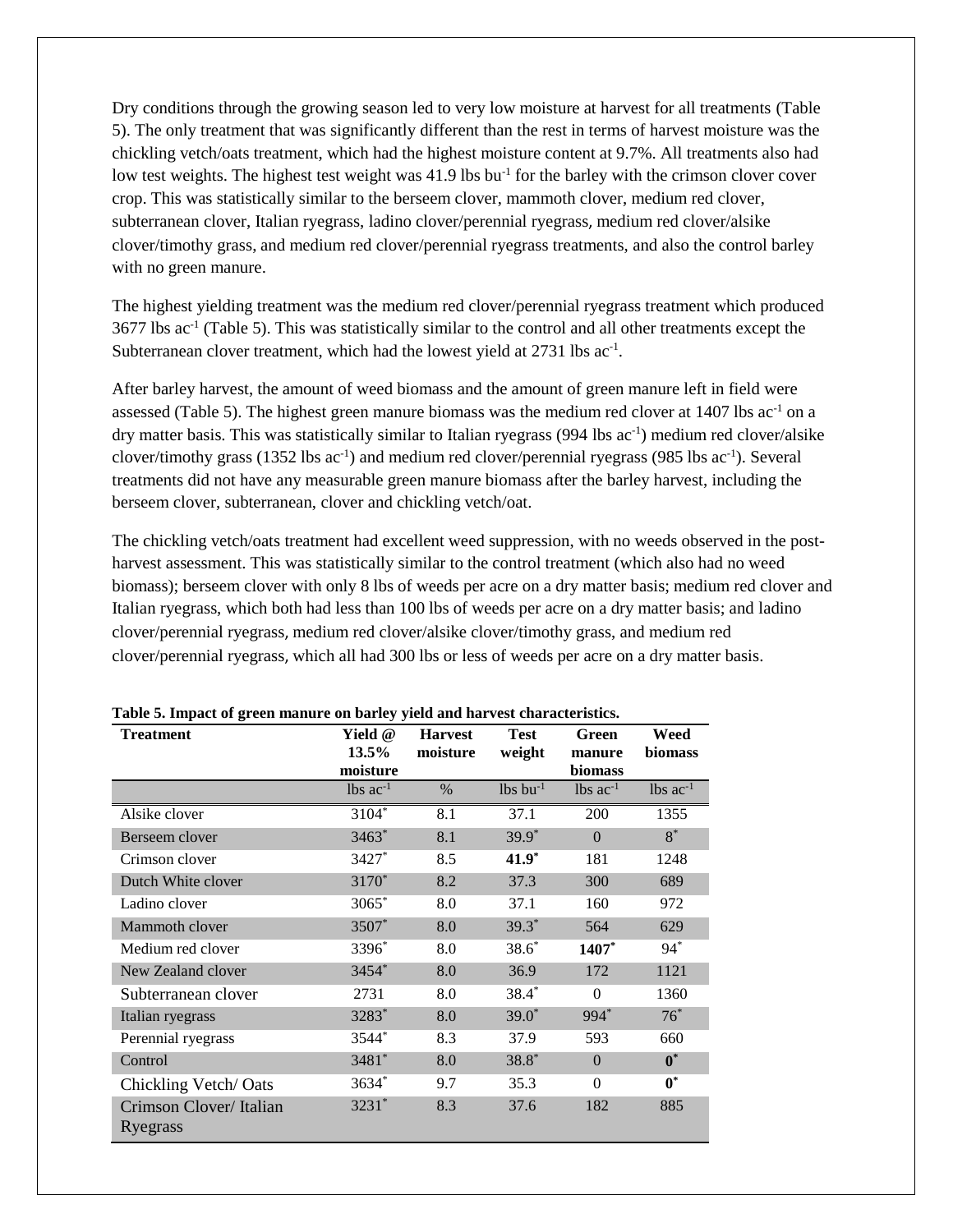| Ladino Clover/Perennial<br>Ryegrass               | $3116*$ | 8.1 | $38.1*$  | 873     | $308*$ |
|---------------------------------------------------|---------|-----|----------|---------|--------|
| Medium Red Clover/ Alsike<br>Clover/Timothy Grass | 3582*   | 8.1 | $39.3*$  | $1352*$ | $282*$ |
| Medium Red Clover/<br>Perennial Ryegrass          | $3677*$ | 8.3 | $40.0^*$ | $985*$  | $203*$ |
| Medium Red Clover/<br><b>Timothy Grass</b>        | 3106*   | 8.0 | 36.5     | 685     | 711    |
| LSD(0.10)                                         | 768     | 0.6 | 4        | 478     | 550    |
| <b>Trial Mean</b>                                 | 3332    | 8.2 | 38.3     | 480     | 589    |

\*Treatments with an asterisk are not significantly different than the top performer in **bold**.

## **DISCUSSION**

It is important to remember that the results only represent one year of data. The 2016 growing season was ideal for growing spring barley. The warmer than average temperatures along with below normal rainfall throughout much of the growing season resulted in high yields.

While the yields of almost all the barley plots were statistically similar to the control, the average yield for the spring barley green manure trial was 3332 lbs ac<sup>-1</sup>, all treatments (including the control) except the subterranean clover, performed better than the Newdale barley in the 2016 spring barley variety trial (the Newdale barley in the variety trial had a yield of 2869 lbs ac<sup>-1</sup>). This difference may not be statistically significant and may be due to small changes in microclimates from one field to the next, but some of the increased yield may have been due to the green manures.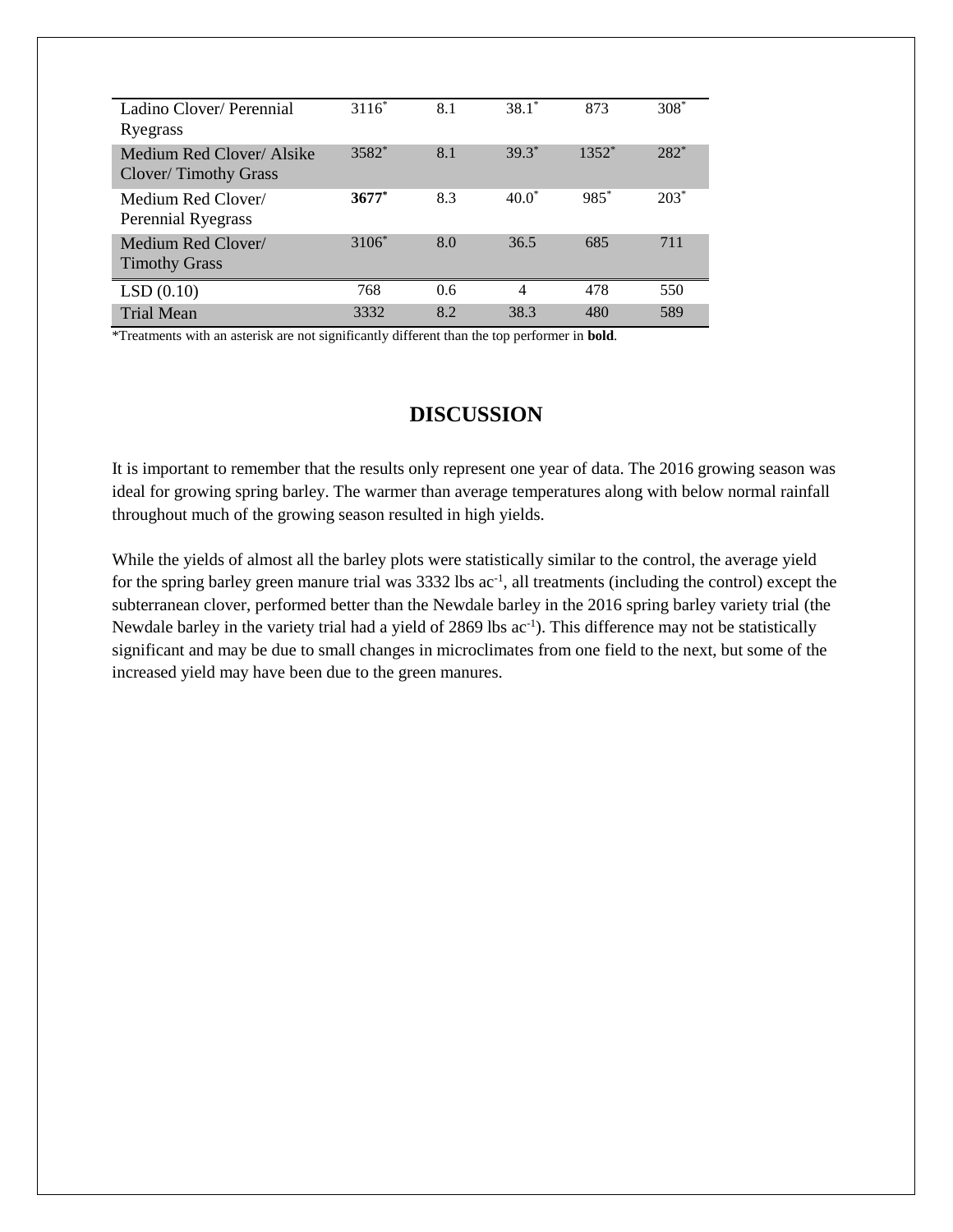

**Figure 1. Barley yield and weed biomass for eighteen green manure treatments.**

Past research has shown that living mulches in the understory of grains can help reduce weed pressure. In this trial, green manures did not significantly reduce weed pressure compared to the control. The very dry growing season affected weeds nearly as much as crops. While there was not a strong correlation between weed suppression and yield overall (Figure 1), the subterranean treatment had the lowest barley yield and the most weed biomass.

Growing cover crops in the understory of the barley could lead to plant competition for nutrients, water, and other nutrients. Prior research suggests that growing cover crops that are taller than the main crop can increase competition. Only the chickling vetch/oats treatment had taller cover crops than the barley crop on average when heights were measured. This treatment was one of the highest yielding in the study and did not show any evidence of the cover crop competing with the barley. While the average height of the cover crops in treatments containing crimson clover was not taller than the barley height in those plots, it was observed that some of the crimson clover plants were taller than some of the barley. These treatments were also among the higher yielding treatments and evidenced no competition for resources between the tall green manures and the barley.

Several varieties of green manures that had relatively high populations in the summer assessment did not have measurable biomass during the post-harvest assessment. Oats were likely miscounted in both assessments (populations were counted at the tillering stage when oats were difficult to distinguish from barley, and likewise the oats were harvested with the barley). Indeed, many of the taller green manures were underrepresented in the post-harvest assessment because they were harvested with the barley.